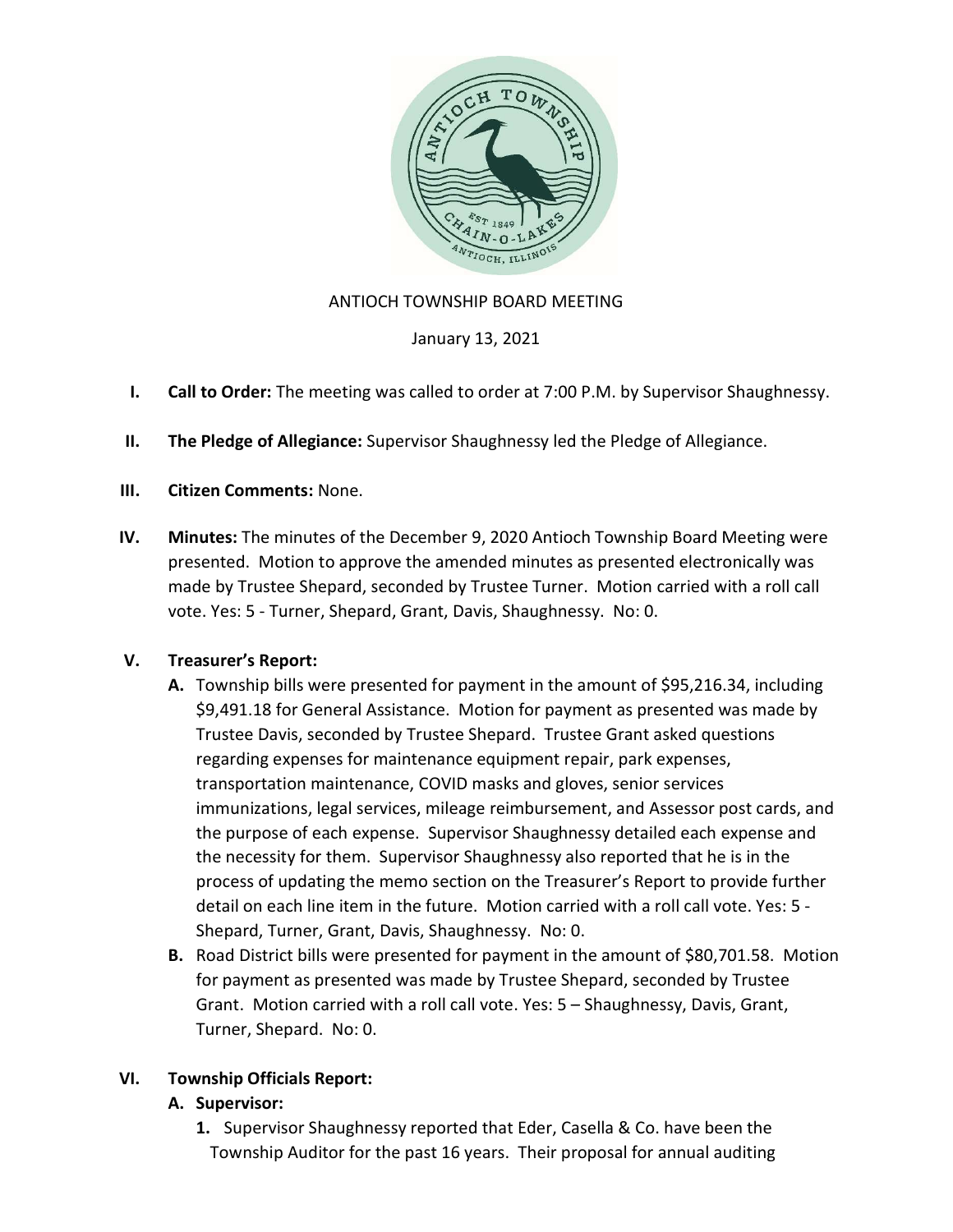services was \$13,6075 and \$250 per 30 minutes for additional services. A proposal was also obtained from George Roach & Associates, who assisted the Township with setting up QuickBooks pro bono. George Roach & Associates will charge the Township \$9,000 in 2021 and a \$250 increase per year for the next 3 years. A termination letter has been sent to Eder, Casella & Co. and an engagement letter has been sent to George Roach & Associates.

## B. Clerk:

1. The Township is not involved in the February 23, 2021 Consolidated Primary Election. That is for North Chicago and Waukegan residents only.

## C. Assessor:

1. Kostian Iftica was recognized by resident Susan Tough for exceptional service in assisting her with understanding a tax bill increase due to the quadrennial evaluation. Supervisor Shaughnessy has also received several calls from seniors to share positive feedback for the Assessor's office.

# D. Highway Commissioner:

1. Bill Damron was recognized by the Director of Public Works in Lake Villa, Glenn McCollum, for his partnership and professionalism in assisting them with vacuuming out culverts on December 2, 2020.

# E. Trustee Reports:

- 1. Senior Committee, Trustee Davis:
	- a. No update until senior activities can safely resume.
- 2. Grant Committee, Trustee Turner:
	- a. Todd Kupsak is looking into available grants in 2021. Trustee Turner will look into the cost and benefit of using Todd Kupsak for \$4,000 per year. Trustee Turner will also reach out to other Townships to determine how they obtain grant dollars. In 2020, Todd Kupsak got the Township properly registered with Grant Accountability and Transparency Act, the appropriate grant forms up to date, and assisted in getting the Surface Pros and iPads through a technology grant. Todd Kupsak's contract with the Township expired in December 2020 and he will be sending an engagement letter with new rates.
	- b. Supervisor Shaughnessy reported that all the paperwork for COVID expenses for March through the end of December has been filed for reimbursement through the state for \$62,285.46. All money spent on the business stimulus videos was recuperated. The Township was awarded \$60,000 from the COVID Housing Relief Program (CHRP) grant. A first installment of \$18,000 was received, and \$8,759.10 was returned to Lake County due to no additional rental or utility assistance expenses.
- 3. Transportation Committee, Trustee Grant: No update.
- 4. Parks Committee, Trustee Shepard:
	- a. Work has started to re-activate the parks co-op between the Township, the Village, and Vikings Football and Cheer.